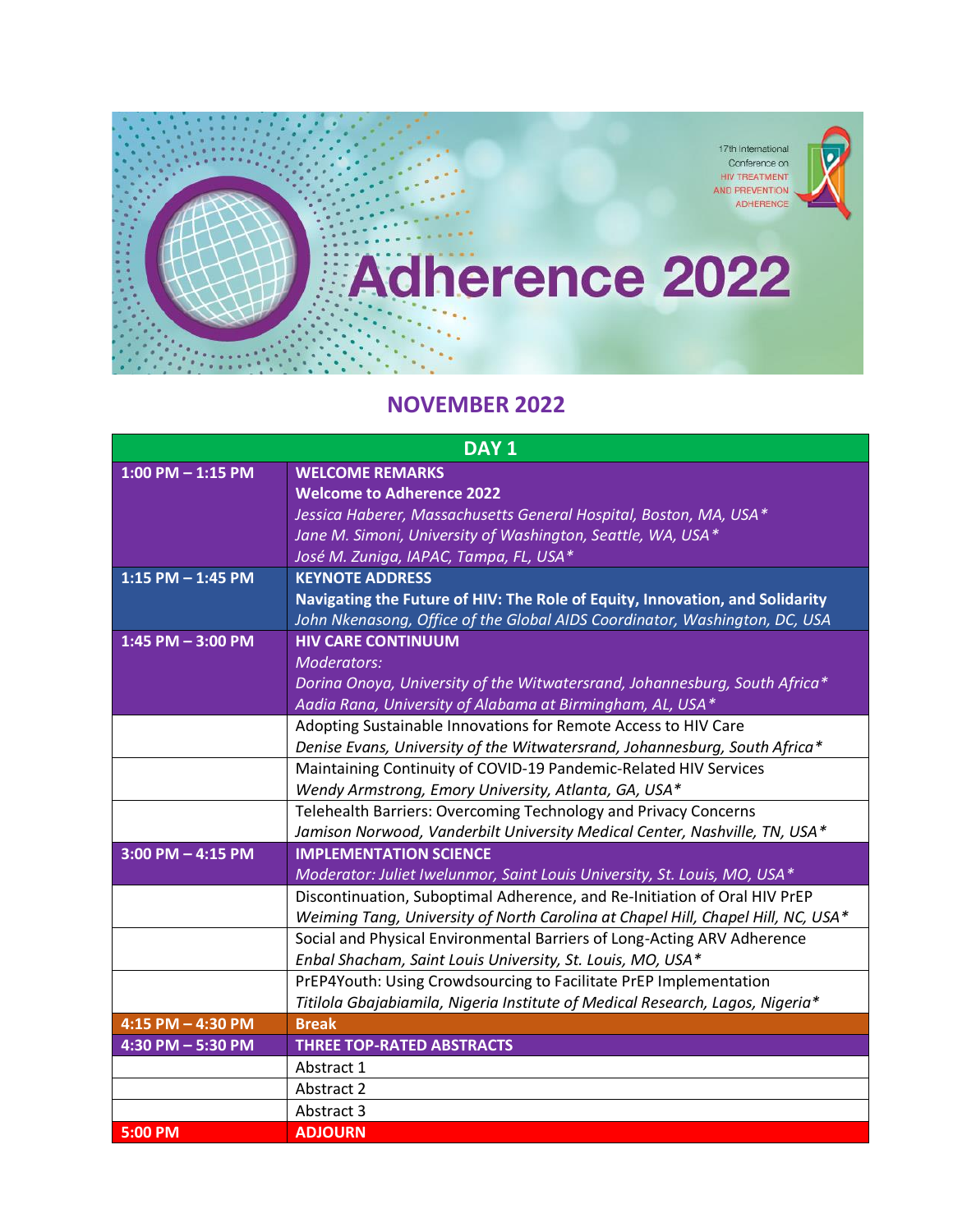| $9:00$ AM $-9:30$ AM<br><b>MEMORIAL LECTURE</b><br>Innovations in HIV: Applying Past Lessons to Accelerate Uptake of Novel ARVs           |  |
|-------------------------------------------------------------------------------------------------------------------------------------------|--|
|                                                                                                                                           |  |
|                                                                                                                                           |  |
|                                                                                                                                           |  |
| <b>Break</b><br>$9:30$ AM $-$ 9:45 AM                                                                                                     |  |
| <b>OPTIMIZING ART ADHERENCE</b><br>$9:45$ AM $-$ 11:00 AM                                                                                 |  |
| Moderator: Jean B. Nachega, Stellenbosch University, Stellenbosch, South Africa*                                                          |  |
| Optimizing Early ART Uptake and Enhanced Adherence                                                                                        |  |
| Susan Graham, University of Washington, Seattle, WA, USA*                                                                                 |  |
| Optimizing ART Adherence along the Continuum: Execution                                                                                   |  |
| John Kinuthia, Kenyatta National Hospital, Nairobi, Kenya*                                                                                |  |
| Facilitating Long-Term ART Adherence to Achieve Persistence                                                                               |  |
| Jean B. Nachega, Stellenbosch University, Stellenbosch, South Africa*                                                                     |  |
| 11:00 AM - 11:15 AM<br><b>Break</b>                                                                                                       |  |
| <b>ORAL ABSTRACT SESSIONS (3 CONSECUTIVE = 12 ABSTRACTS)</b><br>$11:15$ AM - 12:30 PM                                                     |  |
| Abstracts                                                                                                                                 |  |
| Abstracts                                                                                                                                 |  |
| Abstracts<br>12:30 PM - 2:15 PM                                                                                                           |  |
| <b>Lunch Symposium</b><br>Sponsored by ViiV Healthcare                                                                                    |  |
| $2:15$ PM - 3:30 PM<br><b>ORAL ABSTRACT SESSIONS (3 CONSECUTIVE = 12 ABSTRACTS)</b>                                                       |  |
|                                                                                                                                           |  |
|                                                                                                                                           |  |
| Abstracts                                                                                                                                 |  |
| Abstracts                                                                                                                                 |  |
| Abstracts                                                                                                                                 |  |
| $3:30$ PM $-3:45$ PM<br><b>Break</b>                                                                                                      |  |
| PrEP UPTAKE, ADHERENCE, AND PERSISTENCE<br>$3:45$ PM $- 5:00$ PM                                                                          |  |
| Moderator: Faith Kiruthi, Nairobi City County Health Services, Nairobi, Kenya*                                                            |  |
| Mitigating the Effects of Stigma on PrEP Uptake, Adherence, and Persistence                                                               |  |
| Nicasio Njagi Muriuki, Kamukunji Sub County, Nairobi, Kenya*<br>Beyond Prevention: Integrating PrEP as a Whole-Person Healthcare Approach |  |
| Anthony Kiplagat, Nairobi Metropolitan Services, Nairobi, Kenya*                                                                          |  |
| Leveraging the Impacts of User-Centered Interventions for PrEP Optimization                                                               |  |
| Mercy Kamau, Jhpiego, Nairobi, Kenya*                                                                                                     |  |
| <b>Adjourn</b><br>5:00 PM                                                                                                                 |  |
| DAY <sub>3</sub>                                                                                                                          |  |
| $9:00$ AM $-$ 10:00 AM<br><b>MEMORIAL COLLOQUIUM</b>                                                                                      |  |
| Unequal and Under Threat: A Call to Action Against Inequity in the HIV                                                                    |  |
| <b>Response</b>                                                                                                                           |  |
| Sibongile Nkosi, GNP+, Johannesburg, South Africa*                                                                                        |  |
| Jesse Milan, AIDS United, Washington, DC, USA*                                                                                            |  |
| <b>Break</b><br>$10:00$ AM $- 10:15$ AM                                                                                                   |  |
| <b>COMMUNITY PARTICIPATORY ENGAGEMENT</b><br>10:15 AM - 11:30 AM                                                                          |  |
| Moderator: Erika Castellanos, Global Action for Trans Equality, Amsterdam,                                                                |  |
| Netherlands*                                                                                                                              |  |
| Promoting Choice in HIV Prevention: Pills, Rings, and Injectables                                                                         |  |
| Maxi Jokonya, Y+ Global, Harare, Zimbabwe*<br>Examining and Addressing HIV Dynamics in an Aging Population                                |  |